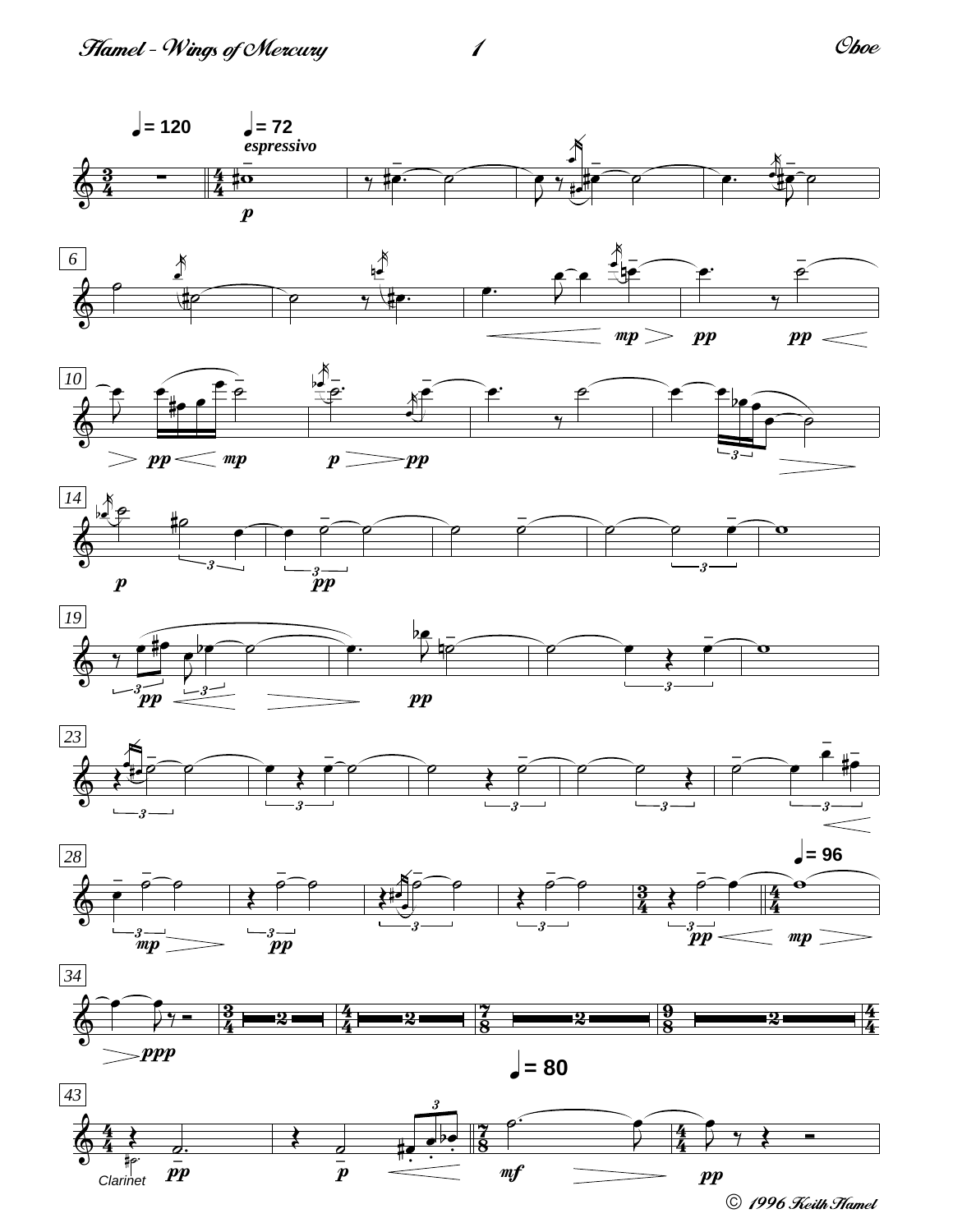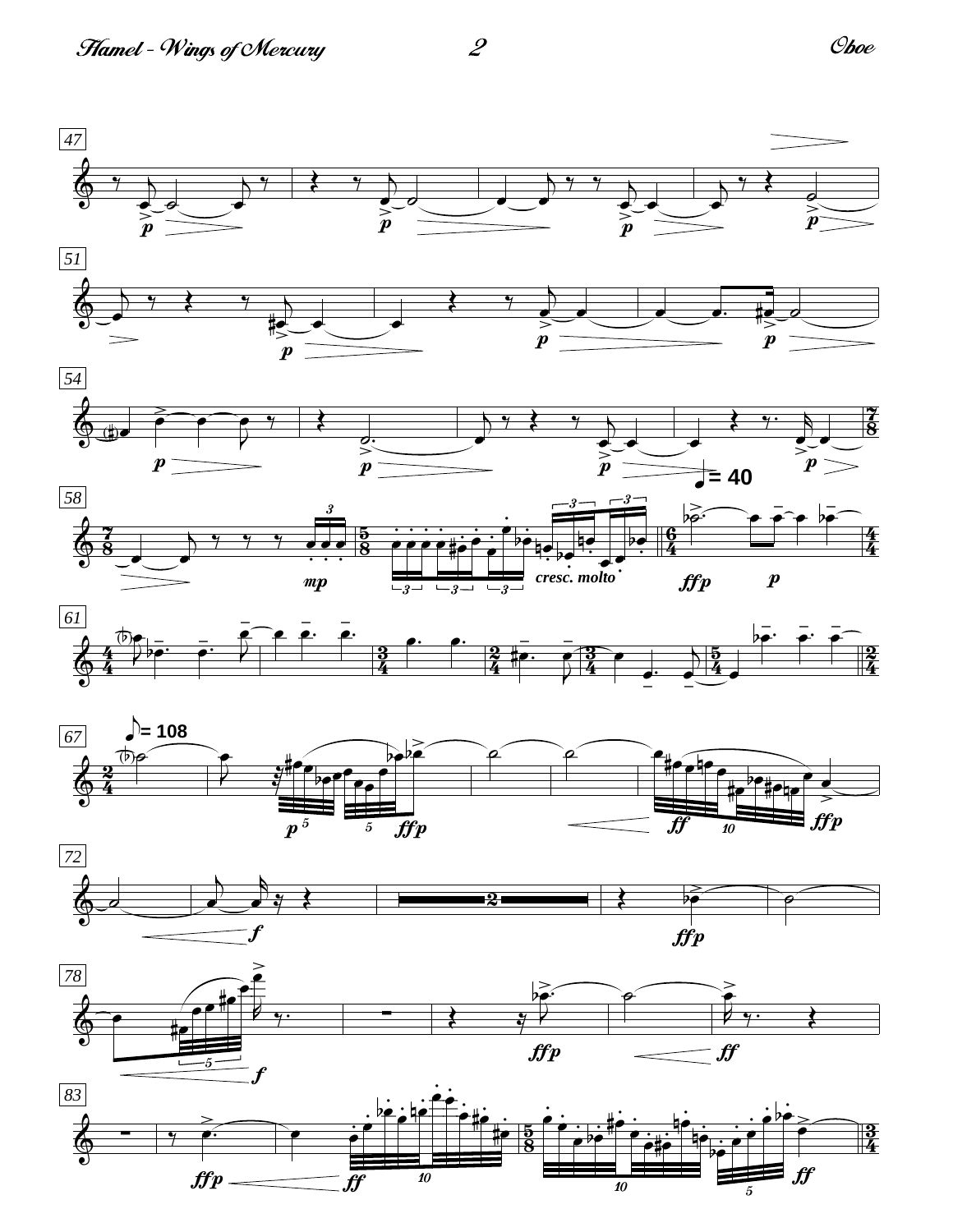Oboe

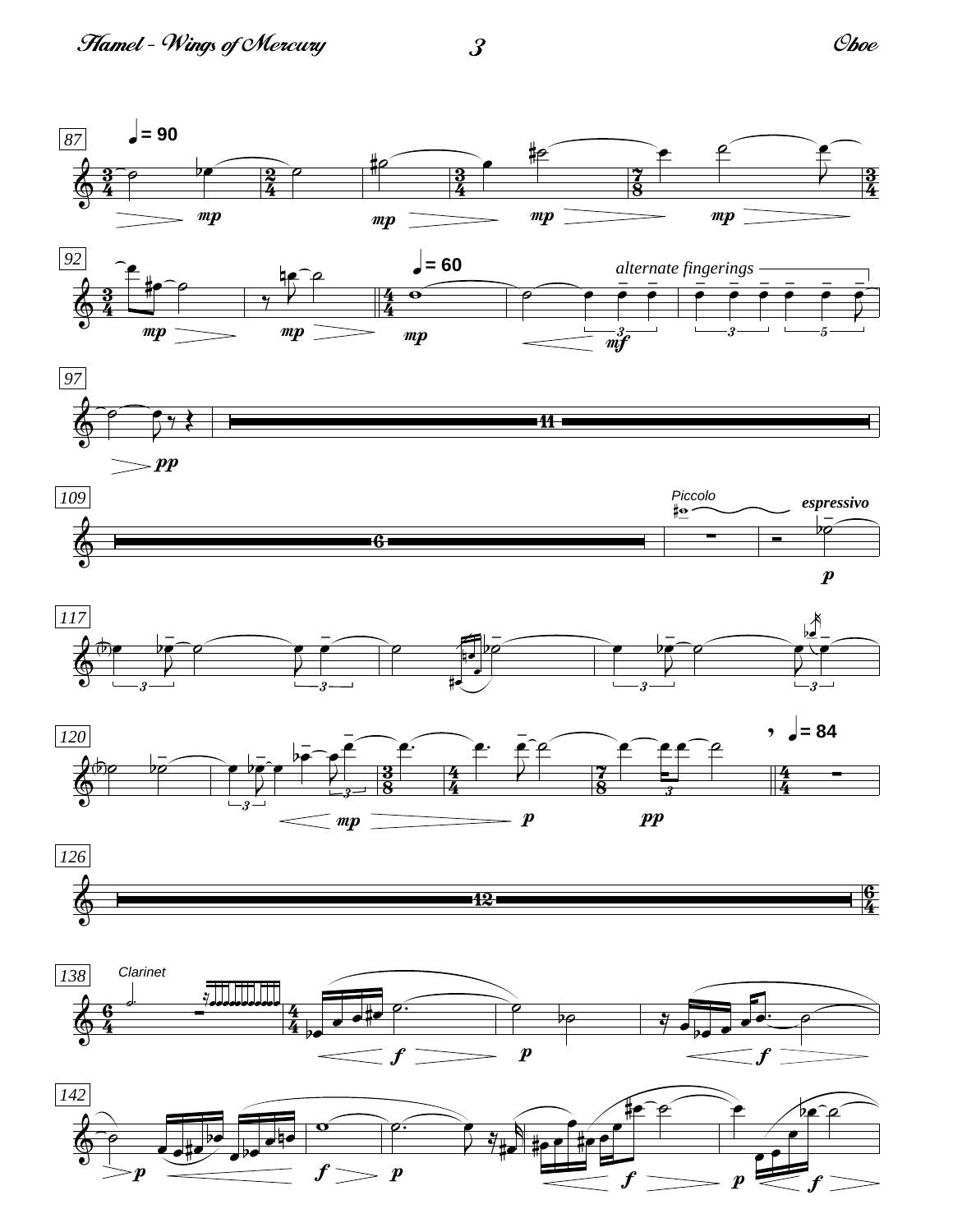$\overline{\Phi}$ 

 $\overline{\mathbb{P}}$ 

 $\overline{\phantom{a}}$  $\ddot{\phantom{0}}$ 

 $\frac{1}{6}$ 

*151*

















 $\boldsymbol{f}$ 

 $\boldsymbol{p}$